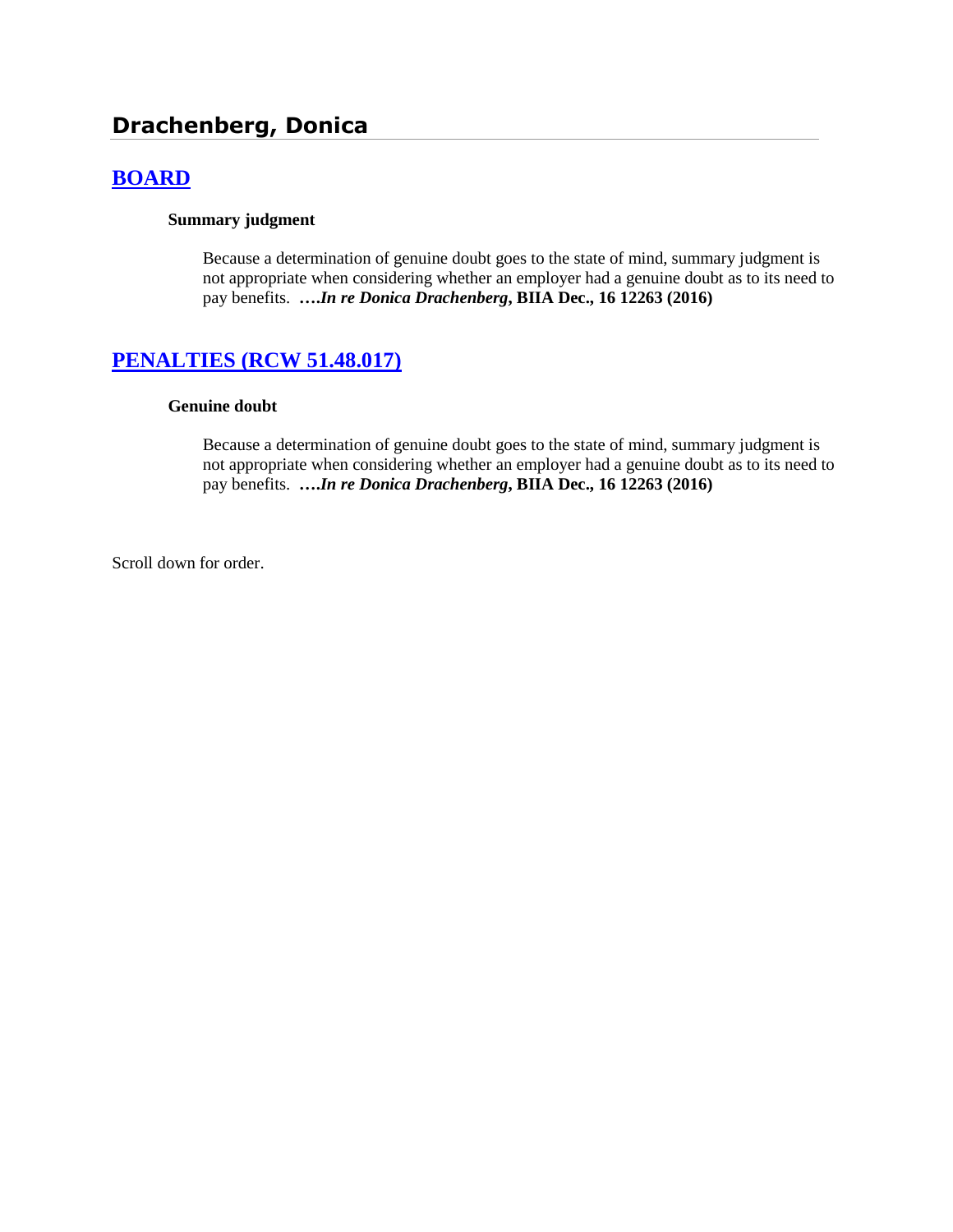#### **BEFORE THE BOARD OF INDUSTRIAL INSURANCE APPEALS STATE OF WASHINGTON**

**)**

**) ) )**

**IN RE: DONICA J. DRACHENBERG ) DOCKET NOS. 16 12263 & 16 12366**

**CLAIM NO. SJ-18100**

#### **ORDER VACATING PROPOSED DECISION AND ORDER AND REMANDING THE APPEALS FOR FURTHER PROCEEDINGS**

Donica Drachenberg requested penalties against the self-insured employer, Catholic Health Initiatives, Franciscan Health System St. Francis (CHI Franciscan), for alleged delays in payment of time-loss compensation benefits and authorizing surgery. The Department of Labor and Industries denied both requests. Ms. Drachenberg contends that CHI Franciscan failed to pay intermittent benefits and improperly relied on a practitioner not authorized to treat injured workers in Washington State to unreasonably delay Ms. Drachenberg's surgery. CHI Franciscan maintains that it did not fail to pay benefits when due and did not unreasonably delay the requested surgery. Our industrial appeals judge determined that no material issue of fact exists and granted CHI Franciscan's Motion for Summary Judgment, finding that it did not unreasonably delay payment of time-loss compensation benefits or authorization for surgery, and affirmed the Department decisions. In her Petition for Review, Ms. Drachenberg argues that the industrial appeals judge should have granted her request to continue the hearing on summary judgment; that summary judgment is inappropriate; and that the CHI Franciscan unreasonably delayed benefits and authorization for surgery. We find that summary judgment is not appropriate because the absence or presence of a genuine doubt concerns the state of mind of the employer's claims manager. The self-insured employer's motion for summary judgment is denied, and this appeal is remanded to the hearings process for further proceedings. The Proposed Decision and Order of August 2, 2016, is vacated and this appeal is **REMANDED FOR FURTHER PROCEEDINGS**.

# **DISCUSSION**

CHI Franciscan hired Donica Drachenberg as a per-diem employee in February 2011, without health care benefits. Ms. Drachenberg injured her right wrist and shoulder on September 5, 2014, while working at CHI Franciscan. The Department allowed the claim. Ms. Drachenberg filed a protest to the Department's wage rate order, but it was untimely.

On June 15, 2015, Kenneth R. Koskella, M.D., Ms. Drachenberg's attending physician, requested that CHI Franciscan authorize surgery for the Ms. Drachenberg's right wrist condition. CHI Franciscan relied on the opinion of David H. Trotter, M.D., an orthopedic surgeon, regarding the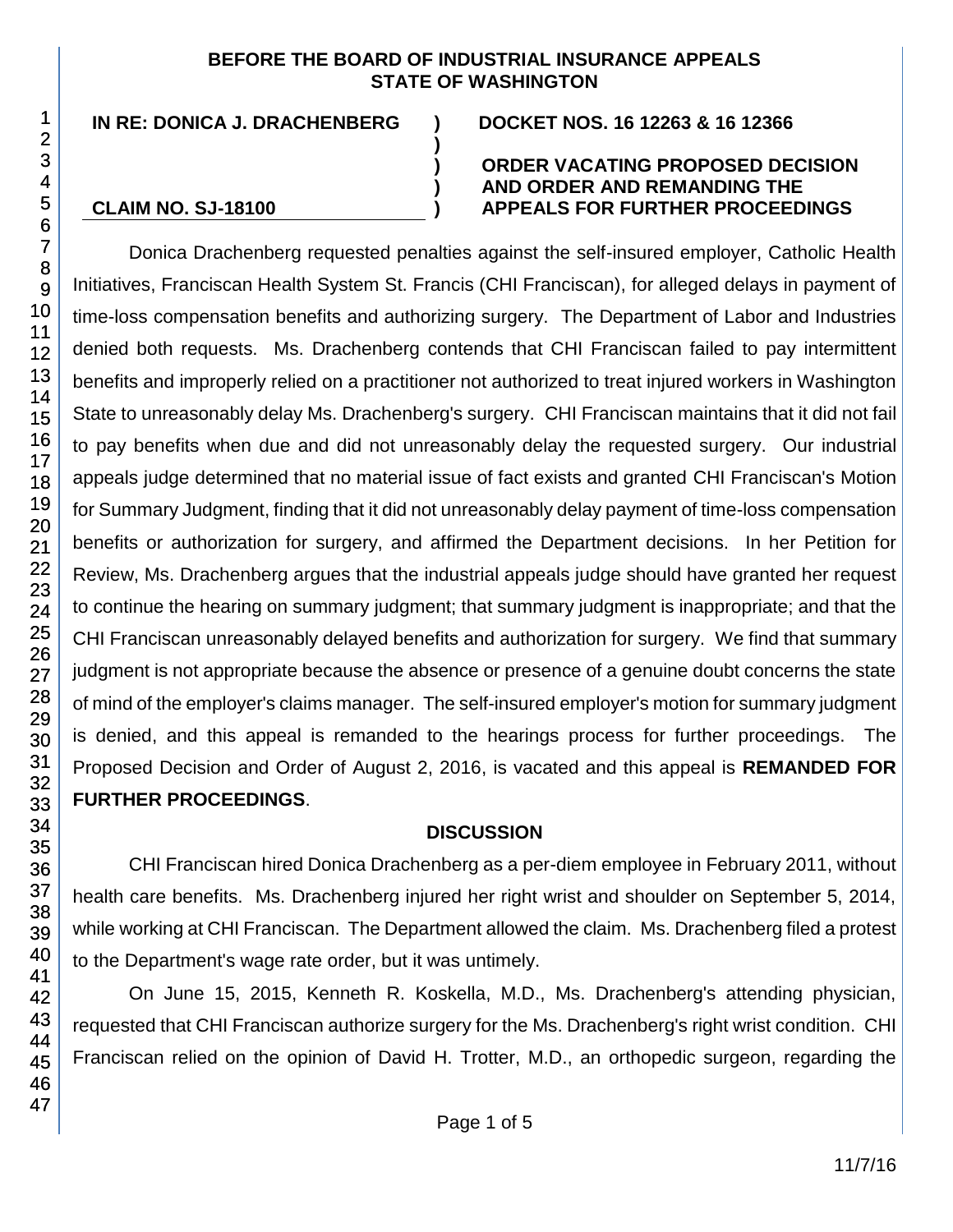appropriateness of the requested surgery. Although he is licensed elsewhere, Dr. Trotter is not licensed to practice in Washington State.

Dr. Trotter determined that Ms. Drachenberg's surgery was not medically necessary because she had not yet attempted physical therapy to treat her injuries and he recommended that CHI Franciscan deny the surgery. On June 29, 2015, CHI Franciscan's third-party benefits administrator informed Dr. Koskella that it was denying his surgery request. On July 8, 2015, Dr. Koskella referred Ms. Drachenberg for physical therapy as a prerequisite for surgery.

The third-party benefits administrator spoke to Ms. Drachenberg several times in July, August, September, and October 2015, regarding the denial of surgery. On October 6, Ms. Drachenberg declined CHI Franciscan's offer to arrange an independent medical examination.

On November 13, 2015, and December 3, 2015, Ms. Drachenberg's counsel wrote to the Department regarding her wage rate. On December 2, 2015, the third-party benefits administrator received an incomplete authorization request from Stephen Kennedy, M.D., seeking approval to perform surgery to treat Ms. Drachenberg's right wrist condition. That day, CHI Franciscan notified Dr. Kennedy of the need for a medical causation statement before the surgery could be approved. On December 9, 2015, CHI Franciscan again contacted Dr. Kennedy to request the medical causation statement to link the surgery to Ms. Drachenberg's industrial injury. Dr. Kennedy provided the signed statement on December 10, 2015, and the CHI Franciscan authorized the requested surgery that day.

On January 3, 2016, Ms. Drachenberg's counsel wrote to the Department seeking a penalty for the CHI Franciscan's delay of surgery authorization and for mistakenly claiming that the surgery had not yet been approved. Ms. Drachenberg's counsel also reiterated his disagreement with the rate of benefits being paid for time-loss compensation benefits. On February 8, 2016, Ms. Drachenberg's counsel wrote another letter about the benefits rate and again mistakenly stated that surgery had not been approved.

The employer filed a motion for summary judgment and has the burden of demonstrating there is no genuine issue of material fact. Where benefits have been delayed, the dispositive question is whether the employer had a genuine doubt from a medical or legal standpoint as to the liability for benefits.<sup>1</sup> CHI Franciscan presented evidence at summary judgment to suggest a basis on which its third party administrator might have had genuine doubt. Dr. Koskella, Ms. Drachenberg's attending

<sup>1</sup> *Taylor v. Nalley's Fine Foods*, 119 Wn. App. 919, 926 (2004) citing *In re Frank Madrid*, BIIA Dec., 86 0224-A (1987).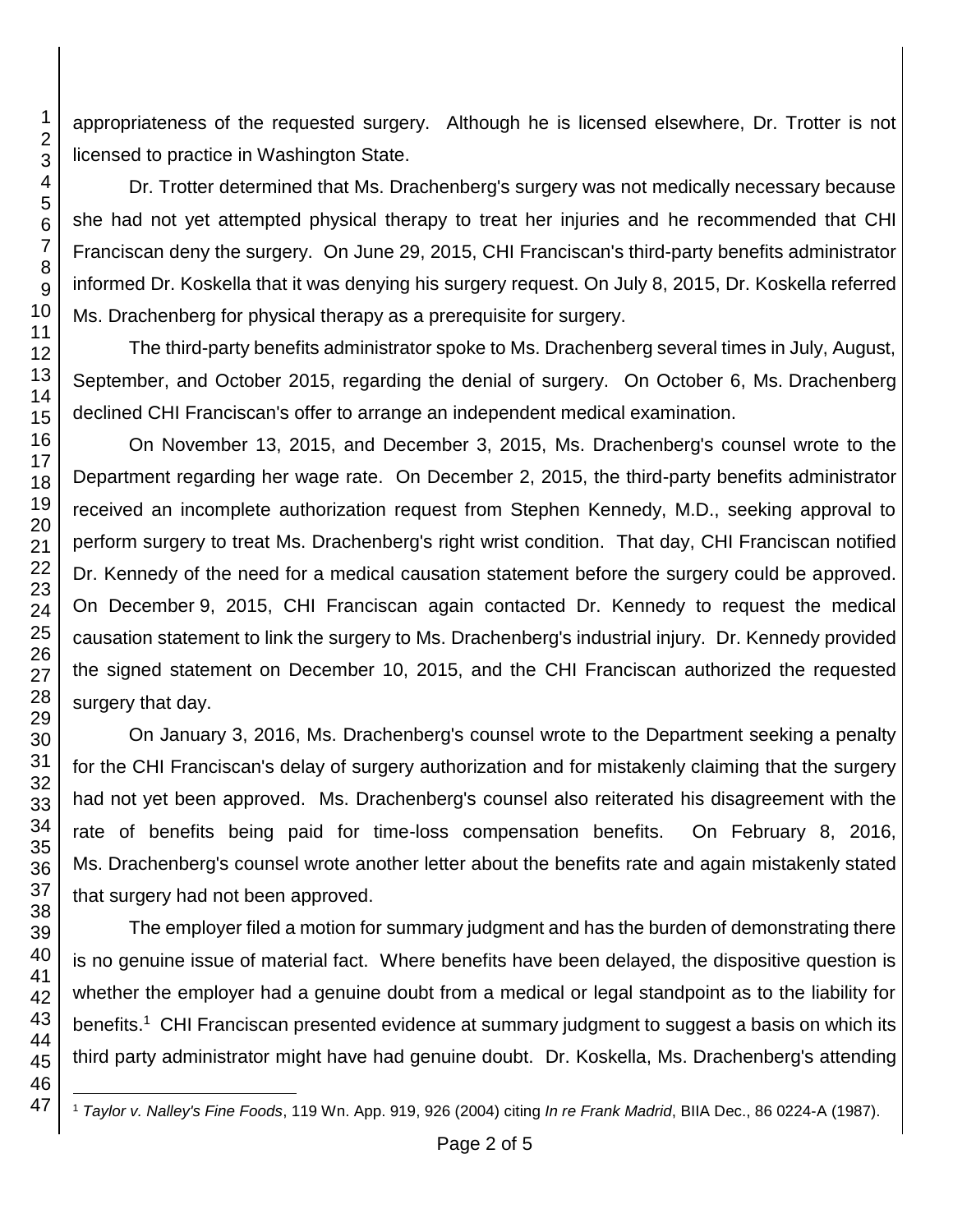physician, requested that CHI Franciscan authorize surgery for Ms. Drachenberg's right wrist condition. Dr. Trotter believed that Ms. Drachenberg's surgery was not medically necessary because she had not yet attempted physical therapy. He recommended that CHI Franciscan deny the surgery. On June 29, 2015, the third-party benefits administrator informed Dr. Koskella that it was denying the surgery request. This evidence conflicted with Dr. Koskella's opinion that the requested surgery was necessary and proper treatment.

We granted review because summary judgment is not appropriate when a material fact concerns state of mind, as such matters are normally resolved only after cross-examination.<sup>2</sup> The absence or presence of CHI Franciscan's genuine doubt goes to the state of mind of the employer's claims manager and requires a weighing of the evidence. The existence of conflicting medical opinions alone is not sufficient to establish genuine doubt as a matter of law. Under the circumstances, Ms. Drachenburg, the non-moving party, should be given the opportunity to cross examine the employer's witnesses who assert they had a genuine doubt as to the obligation to pay benefits. Consequently, the self-insured employer's motion for summary judgment should be denied and this appeal remanded so that a record can be developed on the question of genuine doubt.

## **ORDER**

CHI Franciscan's Motion for Summary Judgment is **DENIED**. The August 2, 2016 Proposed Decision and Order is **VACATED**. This appeal is remanded to the hearings process, as provided by WAC 263-12-145(4), for further proceedings as indicated by this order. Unless the matter is settled or dismissed, the industrial appeals judge will issue a new Proposed Decision and Order. The new order will contain findings and conclusions as to each contested issue of fact and law. Any party aggrieved by the new Proposed Decision and Order may petition the Board for review, as provided

l 14A Washington Practice § 25.17 (*Citing Haubry v. Snow*, 106 Wn. App. 666 (2001) and *Pearson v. Gray*, 90 Wn. App. 911 (1998), *et al.).*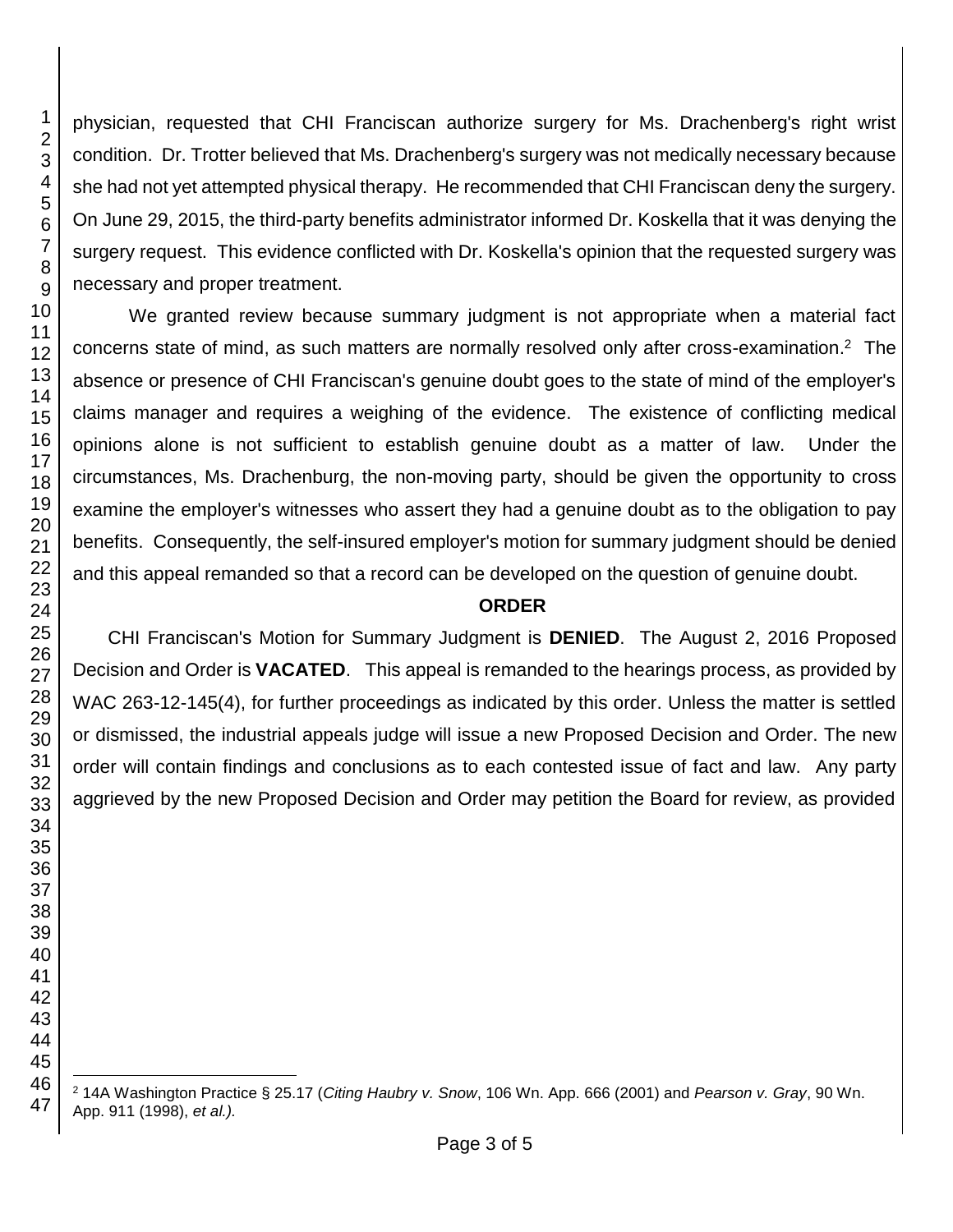by RCW 51.52.104. This order vacating is not a final Decision and Order of the Board within the meaning of RCW 51.52.110.

Dated: November 7, 2016.

### BOARD OF INDUSTRIAL INSURANCE APPEALS

/s/\_\_\_\_\_\_\_\_\_\_\_\_\_\_\_\_\_\_\_\_\_\_\_\_\_\_\_\_\_\_\_\_\_\_\_\_\_\_\_\_ DAVID E. THREEDY

 $\sqrt{s}/\frac{1}{\sqrt{2}}$ 

FRANK E. FENNERTY, JR. Member